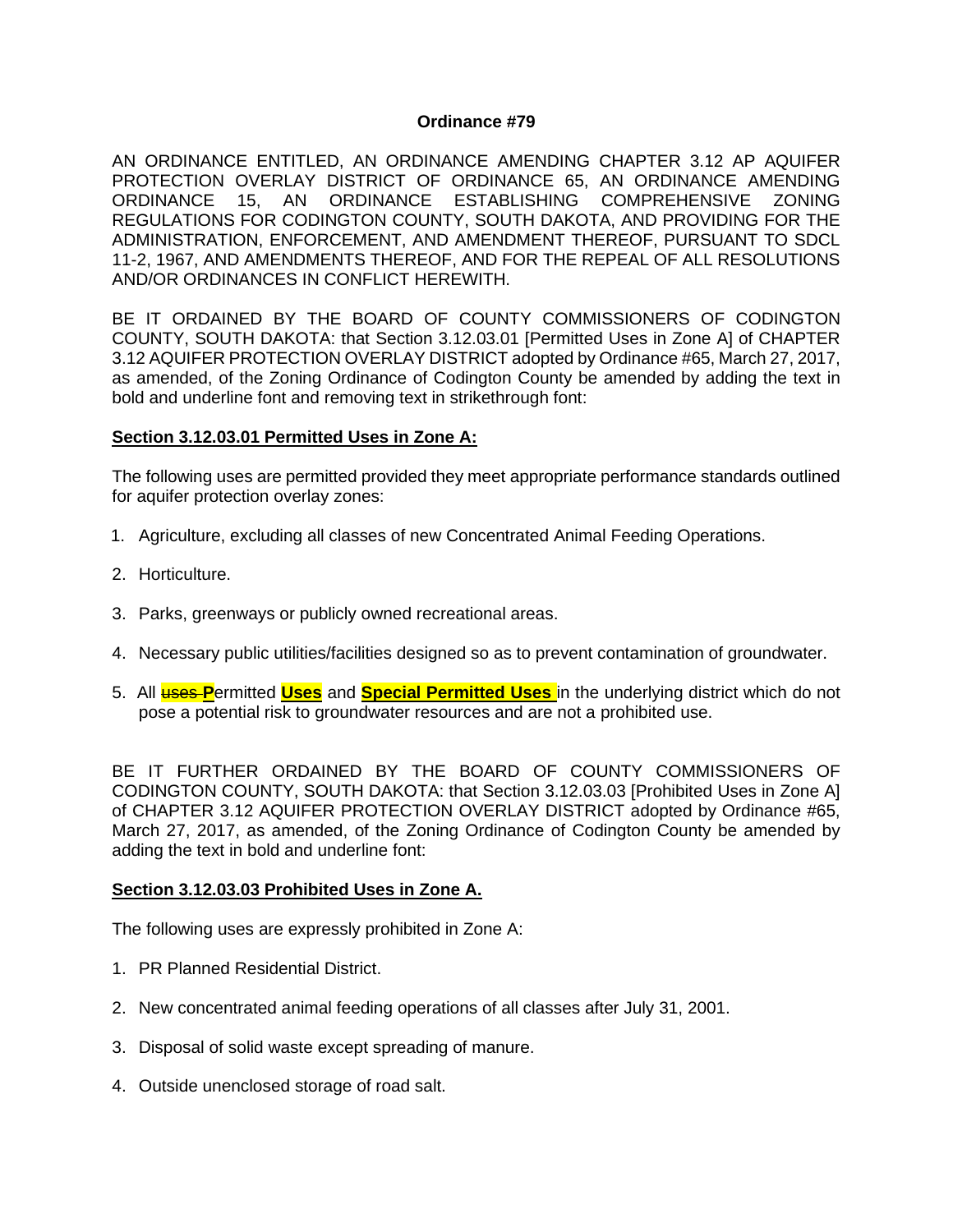- 5. Disposal of snow containing de-icing chemicals.
- 6. Processing and storage of PCB contaminated oil.
- 7. Car washes.
- 8. Auto service, repair or painting facilities and junk or salvage yards.
- 9. Disposal of radioactive waste.
- 10. Graveyards or animal burial sites.
- 11. Detonation sites, except blasting of rock for farming purposes.
- 12. Open burning except ditches, fields and non-hazardous yard and household wastes such as paper, wood and leaves.
- 13. Public sewer systems and wastewater lagoons.
- 14. Fall application of nitrogen fertilizer except spreading of manure.
- 15. Land spreading of petroleum contaminated soil.
- 16. Land spreading or dumping of waste oil.
- 17. Industrial process water and waste disposal wells--5W20 type Class V injection wells.
- 18. Automobile service station disposal wells--5X28 type Class V injection wells.
- 19. All other facilities, not existing at the time of the adoption of this chapter, involving the collection, handling, manufacture, use, storage, transfer or disposal of any solid or liquid material or waste having a potentially harmful impact on groundwater quality.
- 19. Expansion of existing Concentrated Animal Feeding Operations (Existing as of June 30, 1997) beyond a cumulative total of three hundred (300) animal units.
- 21. Earthen storage basins and lagoons.
- 22. Stockpiling of solid waste.

## **23. New or expansion of existing sand, gravel or quarry operation; mineral exploration and extraction; rock crushers; and concrete and asphalt mixing plants to property without a permit for such use as of May 1, 2022.**

BE IT FURTHER ORDAINED BY THE BOARD OF COUNTY COMMISSIONERS OF CODINGTON COUNTY, SOUTH DAKOTA: that Section 3.12.04.01 [Permitted Uses in Zone B] of CHAPTER 3.12 AQUIFER PROTECTION OVERLAY DISTRICT adopted by Ordinance #65, March 27, 2017, as amended, of the Zoning Ordinance of Codington County be amended by adding the text in bold and underline font and removing text in strikethrough font: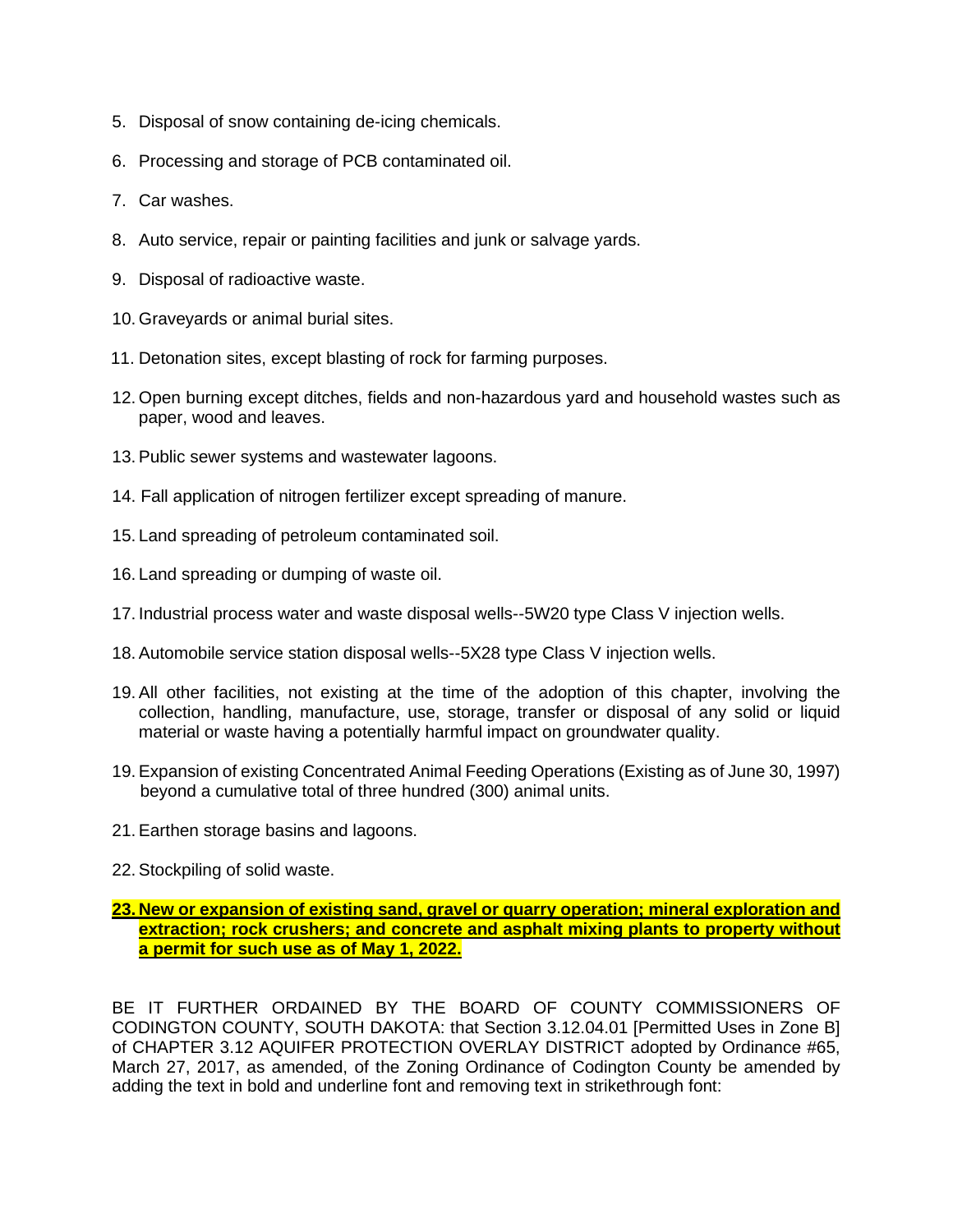# **Section 3.12.04.01 Permitted Uses in Zone B.**

The following uses are permitted provided they meet appropriate performance standards outlined for aquifer protection overlay zones:

- 1. Agriculture, excluding all new Concentrated Animal Feeding Operations
- 2. Horticulture.
- 3. Parks, greenways or publicly owned recreational areas.
- 4. Necessary public utilities/facilities designed so as to prevent contamination of groundwater.
- 5. All uses **P**ermitted **Uses** and **Special Permitted Uses** in the underlying district which do not pose a potential risk to groundwater resources and are not a prohibited use.

BE IT FURTHER ORDAINED BY THE BOARD OF COUNTY COMMISSIONERS OF CODINGTON COUNTY, SOUTH DAKOTA: that Section 3.12.04.02 [Conditional Uses in Zone B] of CHAPTER 3.12 AQUIFER PROTECTION OVERLAY DISTRICT adopted by Ordinance #65, March 27, 2017, as amended, of the Zoning Ordinance of Codington County be amended by adding the text in bold and underline font and removing text in strikethrough font:

## **Section 3.12.04.02 Conditional Uses in Zone B:**

The following uses are permitted only under the terms of a Conditional Use Permit and must conform to provisions of the underlying zoning district and meet Performance Standards outlined for Aquifer Protection Overlay Zones.

- 1. Expansion, modification, alteration, or relocation of existing permitted or conditional uses to the extent they remain or become nonconforming and to the extent allowed by the underlying district. The Board of Adjustment shall not grant approval unless it finds the proposed expansion does not pose greater potential for groundwater contamination than the existing use.
- 2. Expansion of existing Concentrated Animal Feeding Operations (Existing as of June 30, 1997) not to exceed cumulative total of three hundred (300) animal units.
- 3. Uses permitted by conditional use in the underlying district which do not pose a potential risk to groundwater resources and are not a prohibited use. **All uses permitted by conditional use in the underlying district which do not pose a potential risk to groundwater resources and are not a prohibited use may be approved by the Board of Adjustment provided they can meet Performance Standards outlined for the Aquifer Protection Overlay Zones.**
- 4. Earthen storage basins and lagoons.
- 5. Stockpiling of solid waste.
- 6. All uses permitted by conditional use in the underlying district which do not pose a potential risk to groundwater resources and are not a prohibited use may be approved by the Board of